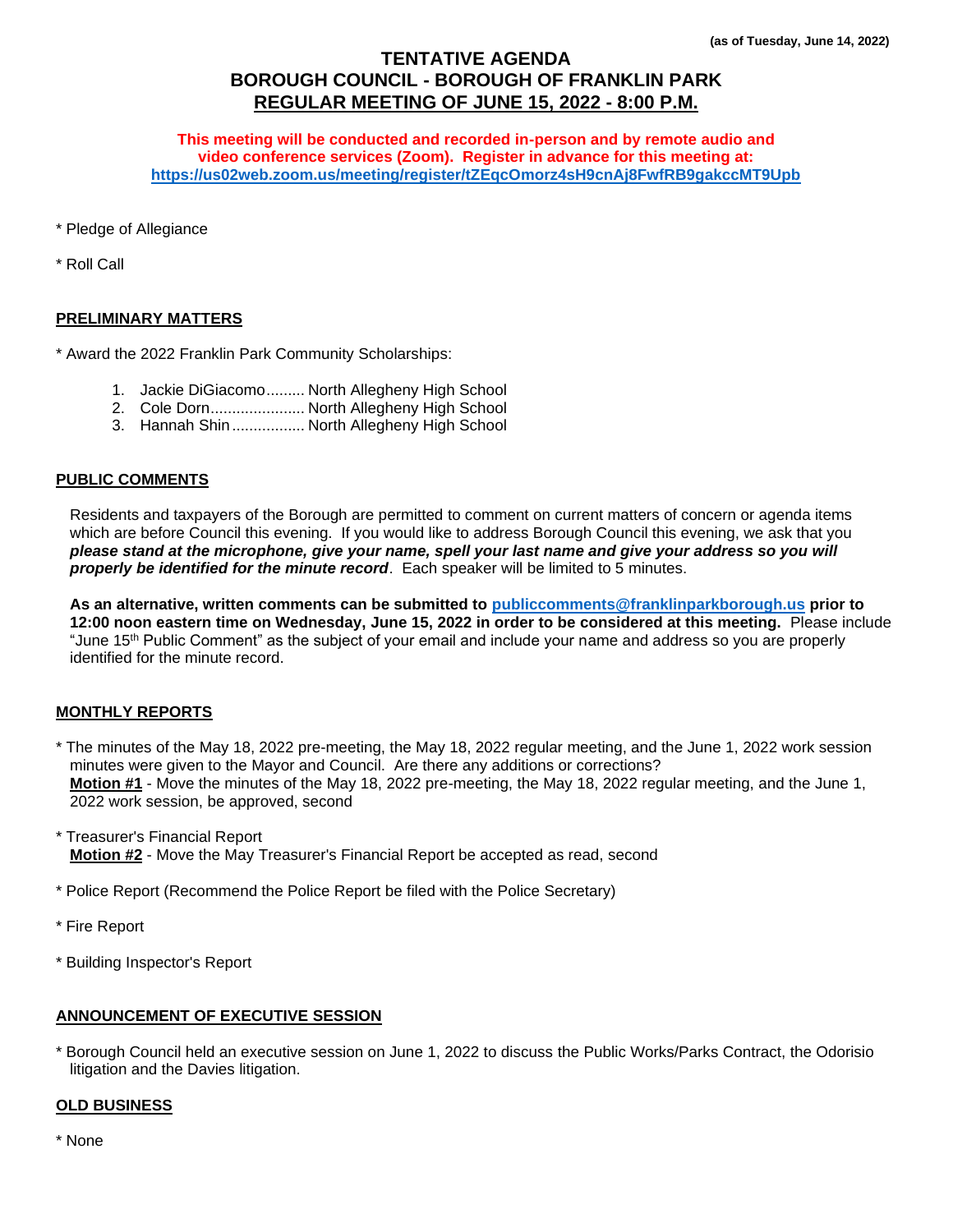# **NEW BUSINESS**

\* **Motion #3** - Move Council authorize the payment of the bills, which have been reviewed and approved since the last meeting, second

# **Public Hearing – James Hartman Conditional Use Application, 2072 Reis Run Road**

\* **Motion #4** – Move to approve Conditional Use Application CU-22-05-03 submitted by James Hartman for conditional use approval to construct a detached garage accessory use structure larger than 1,000 sq. ft. of GFA on the property located at 2072 Reis Run Road in the R-2 zoning district, contingent upon compliance with the Building Inspector/Zoning Officer's Staff Report dated May 18, 2022, second

Summarize Ordinance No. 668-2022

- \* **Motion #5** Move to enact Ordinance No. 668-2022 accepting the dedication of additional right-of-way along Brandt School Road for the installation of the sidewalk in the Summer Fields Plan of Lots as the same are laid out and recorded in the Allegheny County Department of Real Estate in Plan Book Volume 294, Page 118; addressing a maintenance agreement; and requiring the developer to reimburse the Borough's expenses, second
- **Motion #6** Move to authorize advertising for bids for the installation of the sidewalk in the Summer Fields Plan of Lots, second
- \* **Motion #7** Move to approve the Mutual Agreement Year II Articles of Agreement between the Borough and Morton Salt of Chicago, Illinois, exercising an additional contract option year for the 2022-2023 season beginning September 1, 2022 and ending August 31, 2023, at a cost of \$75.02 per ton delivered, in accordance with the North Hills COG bid for rock salt opened May 25, 2018, second
- \* **Motion #8** Move to ratify the Grievance Settlement between the Borough and Teamster Local Union No. 205 representing the Police Department employees, second
- \* **Motion #9** Move to accept the resignation of Ron Coombs from the Scholarship Selection Committee, second
- **Motion #10** Move to approve the agreement reached on April 13, 2022, with Teamsters Local Union No. 249 representing full-time employees in the Public Works and Parks Department for the calendar years 2022 through 2026, and to authorize the President of Borough Council to execute the Collective Bargaining Agreement, in a form acceptable to the Borough Solicitor, second
- **\* Motion #11** Move Allegheny Fence Construction Co., Inc., of Pittsburgh, PA be awarded the bid for labor and materials for the installation of fencing at the Field #4 first base line in Blueberry Hill Park, at a cost of \$12,860.00, under State Contract No. 4400018226, (under Parent Contract #4400010450) second
- **Motion #12** Move to amend the motion previously adopted on January 20, 2021 regarding the purchase of a dump body, hydraulics, tailgate spreader and plow under COSTARS Contract No. 025-021, to be installed on a 2022 International Cab and Chassis, to instead authorize the purchase of the items listed for an additional cost of \$4,000.00 due to supply chain issues and market conditions, second
- **Motion #13** Move to accept the gift by way of a deed of dedication from Frank Zokaites, Dana Zokaites, and Frank Pelly for a parcel of vacant property identified as Parcel "D" in the Estates at Franklin Fields Phase I Plan and designated as Block and Lot Number 941-N-2 consisting of approximately 3.3045 acres adjacent to Blueberry Hill Park, second
- Motion #14 Move to authorize the Borough to enter into an Addendum to the Maintenance Agreement for the Public Improvements in the Estates at Franklin Fields Phase 1 and Phase 2 with Franklin Fields 2, LP in order to extend the maintenance period until August 18, 2022, second